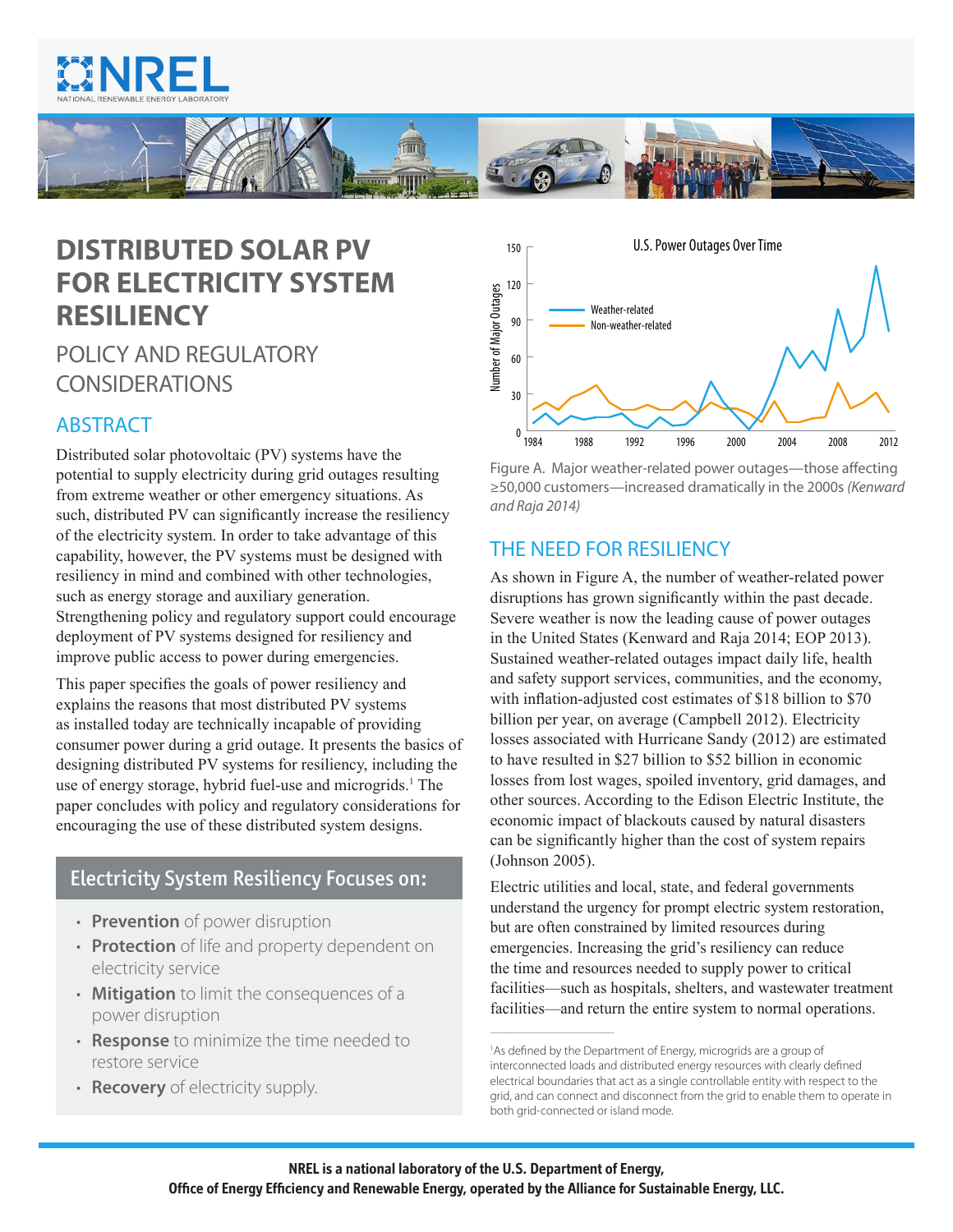#### **Why don't most existing rooftop PV systems provide power when the grid is down?**

For a solar PV system to provide electricity during a utility power outage, it must be designed to function as a standalone system that can isolate itself from the grid, continue power production, and store excess generation for later use.

For safety reasons, current operating standards require that grid-connected solar PV systems automatically disconnect from the grid during a power outage. Most of these systems are not designed to function as both a grid-connected and a standalone system. Instead, they disconnect from the grid and completely cease power production during a system outage. In addition, most PV systems in place today are not coupled with batteries or an auxiliary power source (such as a diesel generator) to allow them to provide continuous power to a load.

Designing a PV system for standalone operation and adding batteries and/or an additional generating resource allows it to produce power even when the grid is down, offering resiliency during an emergency.

# DESIGNING PV SYSTEMS TO PROVIDE ENERGY RESILIENCY

Deploying solar PV technology in conjunction with energy storage, in combination with auxiliary generating sources, or within a microgrid allows solar to contribute to the resiliency by providing localize power when the grid is down. The roles of these supporting technologies and applications are covered below.

#### Electricity Storage

Given the variable nature of renewable energy resources, including solar, energy storage is a necessary component for a distributed PV system to provide reliable power during a grid outage. Batteries are the most commonly used and well-suited storage technology for small, distributed solar PV applications, although other types of storage may be available for utility-scale systems.

Batteries are integrated with solar PV panels through the inverter. The inverter must be able to automatically select between charging the batteries, providing electricity to the on-site load, and/or feeding electricity onto the grid. The function that is selected at any moment depends on electricity demand from the on-site load, the grid status, battery status, and the available solar resource. When the grid goes down, the inverter must isolate the PV system from the grid, while continuing to supply the on-site load with electricity from



Figure B. Battery price projections. The cost of electricity storage capacity is typically given in \$/kWh, while the cost of electric power delivered from storage is usually amortized over thousands of charge-discharge cycles and presented in cents/kWh. *Source: The Economics of Grid Defection (RMI 2014). Courtesy of Rocky Mountain Institute. Used with permission.*

the solar panels and/or storage unit. The system must also be capable of isolating all local load from the grid, to avoid creating a grid fault.

To date, the major barrier to the deployment of energy storage devices in conjunction with PV systems has been cost. But battery prices have declined notably in recent years. One study indicates that the incremental cost of adding batteries to a residential PV system in California declined at an average rate of 11% per year between 2007 and 2013 (NYSERDA 2013), and costs are expected to continue dropping (see Figure B). Based on analysis by Rocky Mountain Institute, PV systems with storage will be cost-competitive with grid power in some locations within this decade (RMI 2014).

Lower battery prices, increased demand for backup power, and uncertainty in the future cost of grid power are all stimulating interest in distributed energy storage (Ammon 2013). Other possibilities receiving attention include using electric vehicles as multi-use storage units and reusing vehicle batteries for solar applications.

In conjunction, more focus is being placed on optimizing the economic viability of energy storage by identifying the most cost-efficient system size for solar applications. Rather than aiming to capture all excess generation from a PV system, the battery unit is sized to match the on-site demand for electricity with the on-site supply of electricity as closely as possible (Doelling 2014). When systems are designed to supply emergency backup power, load shedding to limit electricity use to critical loads reduces the size (and cost) of the battery unit. Batteries may also be used to help a PV system ride through a utility outage long enough for auxiliary generation to come online, or to help auxiliary fuel supplies last longer.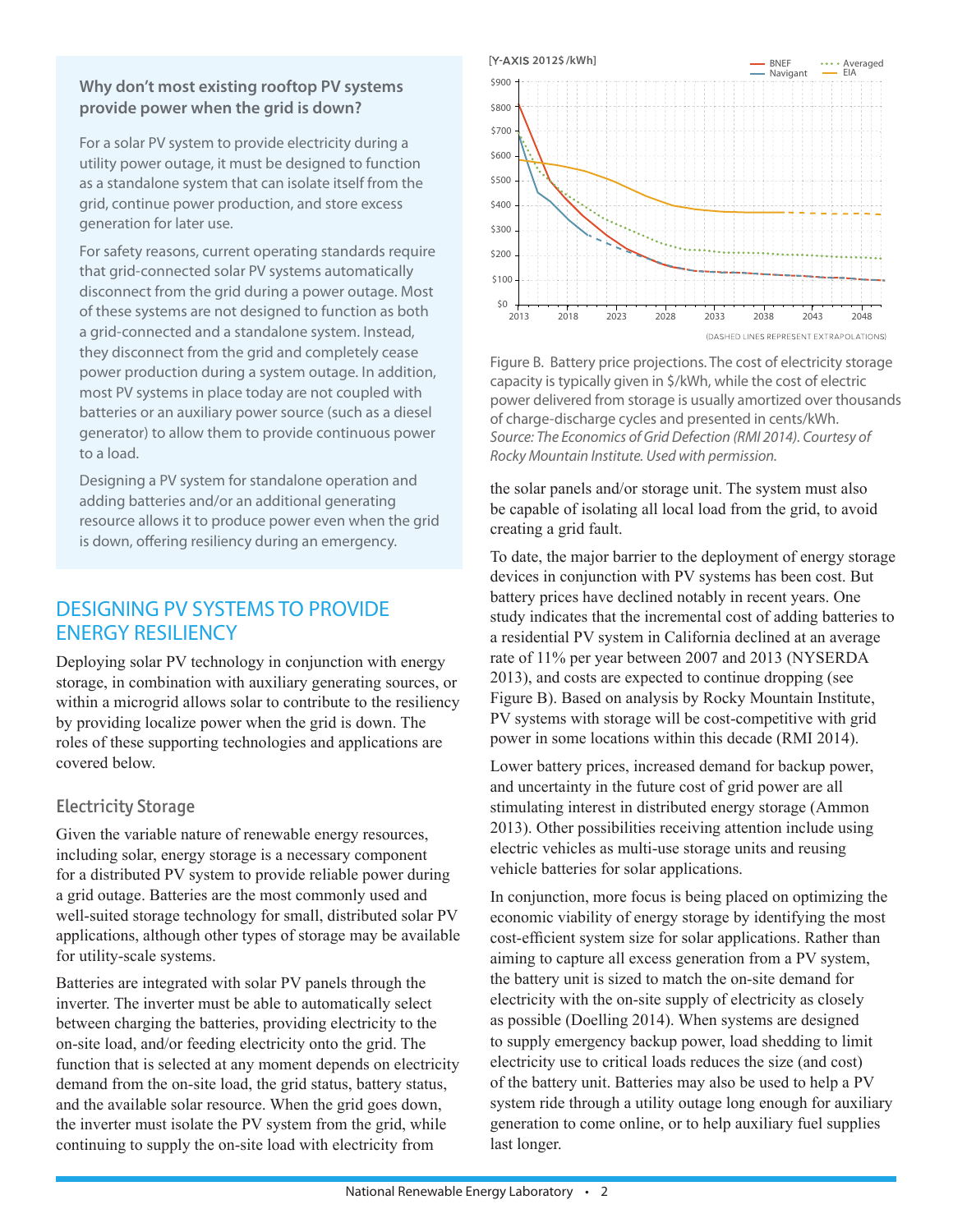Another means of making storage more economical for the PV system owner is to compensate owners for the benefits that storage provides to the broader electricity system and to society. Storage may add value through the provision of:

- Ancillary services to the grid, such as voltage control,
- Demand-side management to smooth peaks in the load on the utility system,
- Improved power quality (e.g., batteries can smooth the variable output of a PV system),
- Electricity to critical facilities during major power outages
- An increased ability to integrate high levels of distributed generation onto the electricity system (GTM 2014; Roberts 2013).

When PV system owners can realize these values, either through market mechanisms or through government incentives, the cost-effectiveness of storage improves. Even with today's battery prices, if storage owners receive payments for services, such as frequency regulation, a PV system with storage could more than offset the added cost of the batteries. The potential to avoid losses that can result from power outages is another incentive to invest in storage (see Case Studies B and E, the examples of Midtown Community School and Princeton University).

Several state governments are encouraging small-scale, distributed storage adoption through deployment targets, incentive programs, and regulatory adjustments. California is providing incentives for the development of advanced storage associated with distributed energy through the Self-Generation Incentive Program (CPUC 2014a). Storage procurement targets have been set for load serving entities (AB2514), and the California Public Utility Commission (CPUC) has been directed to consider methods to place appropriate value on the services that storage provides. To remove interconnection barriers to storage, the CPUC issued clarification on the issue, specifying that customerside storage associated with generating systems that are eligible for net-metering should be treated as an "addition or enhancement" to the system, and are exempt from additional interconnection application fees, supplemental review fees, costs for distribution upgrades and standby charges (CPUC Decision 14-05-033 2014b). In a separate proceeding, the CPUC is making updates to Rule 21, which lays out interconnection procedures, in order to standardize the processes for projects involving storage (CPUC 2014c).

Florida's SunSmart Schools and Emergency Shelters Program has installed 115 10-kW PV systems with storage at Florida's schools to create emergency shelters. The program was initially funded by the American Recovery and Reinvestment Act of 2009 (ARRA), through the Florida Department of Agriculture and Consumer Services, and has since received additional funding from private and public utilities. The program has also provided teachers with opportunities for professional development and has taught students about alternative energy and disaster preparedness through an inquiry-based curriculum (NREL 2014; FSEC 2014).

#### **Text Box 1: German incentives for energy storage with distributed solar systems**

Since May 2013, the German government has incentivized the installation of storage units in association with new or existing distributed solar PV systems. The €50 million program is funded by emissions trading revenue. German PV system owners can take advantage of low interest loans for the purchase of storage units up to 30 kW, and receive rebates that cover up to 30% of the installed cost. The incentive is available for adding storage to both existing and new solar installations (BSW Solar n.d.; Bayar 2013; Mayer 2013).

The program aims to address the cost barrier that has inhibited the adoption of storage with PV systems (Ammon 2013). However, even with the government rebate, there has been limited growth in the deployment of storage. Low participation in the early months of the incentive program has been attributed to delays in the program rollout, insufficient information for suppliers and customers, and remaining economic barriers beyond the incentives (Doelling 2014).

Rising residential retail electricity rates in Germany and reductions in the cost of solar are expected to spur interest in storage over the coming years. As retail rates rise above the price system owners pay to generate solar power (and are paid for the solar electricity they feed onto the grid), storing excess solar generation for later use in the home becomes more economically attractive. Typical German residential retail rates are currently between €0.22-0.29/kWh, whereas the "feed-in tariff" paid for solar energy fed onto the grid is currently €0.13-0.14/kWh. System owners that receive the higher tariffs offered during the earlier years of the feed-in tariff program, when installing solar systems was more costly, have less economic incentive to add storage to their solar systems (Fares 2014; Bayar 2013). The relatively new charge for self-consumed solar power, designed to ensure that self-generating customers contribute to public funding for the country's transition to clean energy, also impacts the economics of adding storage (Parnell 2014).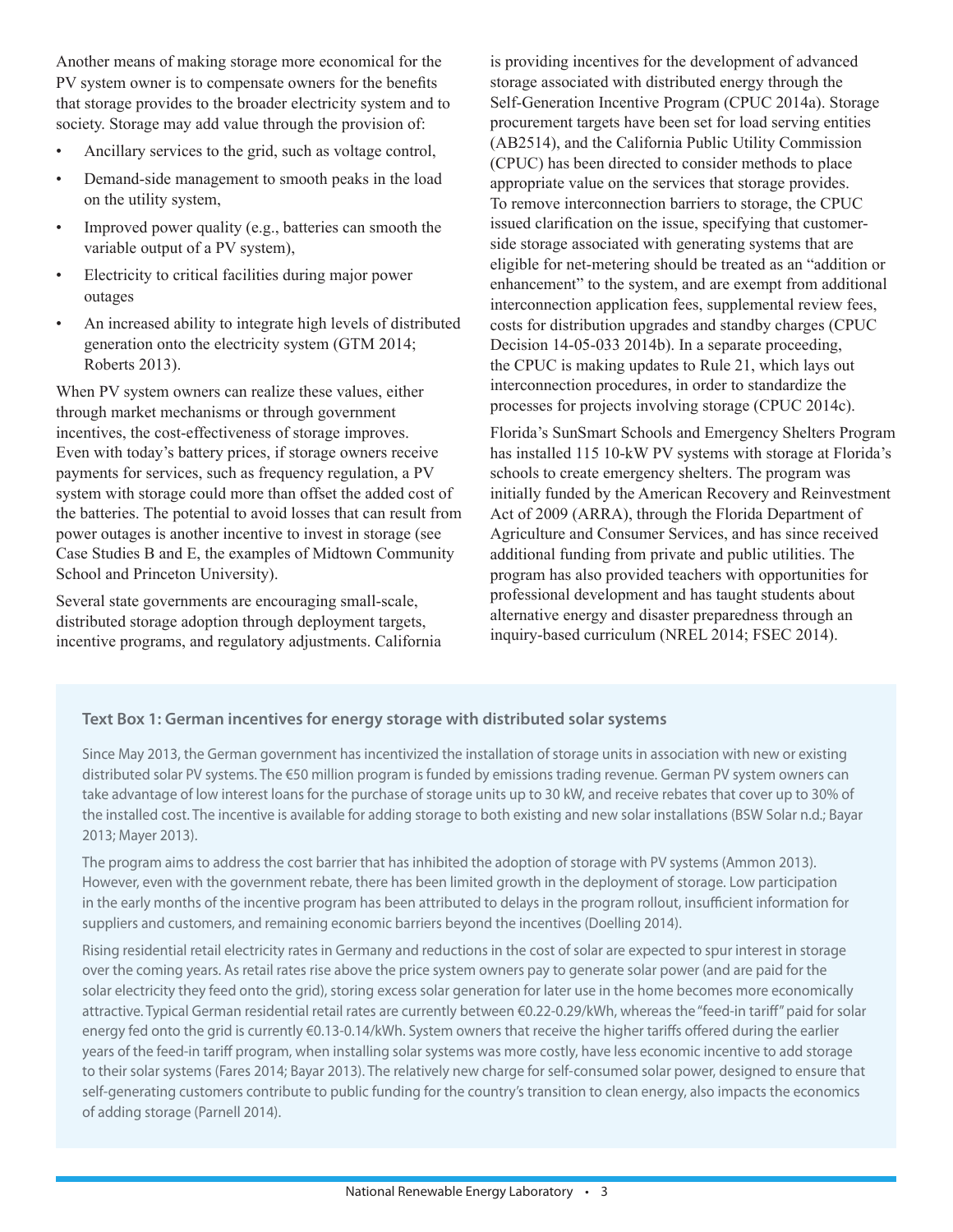The New Jersey Clean Energy Program is developing a solicitation program for storage projects that are integrated with renewable energy generating systems, prioritizing projects that serve critical facilities during electricity system emergencies (NJCEP 2014; Hotchkiss et al. 2013). And the New York State Energy Research and Development Agency (NYSERDA) and ConEdison (ConEd) offer incentives for battery storage projects that help reduce demand during peak periods, thus contributing to electricity system stability (ConEd 2014). Information on the German incentives for storage with residential solar systems is given in Text Box 1.

#### Community Energy Storage

Community energy storage (CES) brings together many of the benefits of customer-owned storage with those of utility-scale ownership and operation, and is receiving increasing attention in relation to distributed solar generation (ESA 2014). CES is different from storage associated with individual distributed energy systems, because a CES unit serves all customers connected to a particular distribution area (Roberts 2013; Carlson 2011).



Similar to the backup capabilities of customer-owned storage, CES units can isolate one portion of the distribution system and provide service to an entire feeder during an outage

Community energy storage. *Image courtesy of eCAMION.*

on the broader grid. The units can be sized from several kilowatts of capacity up to several megawatts, and may offer economies of scale over customer-owned storage.

CES is generally thought of as a utility-owned and operated storage model, although community-owned feederlevel storage units are conceivable. Utility ownership of community-level storage allows utilities to provide potentially greater reliability benefits to all utility customers, integrate the cost of storage into the utility rate-base, and ease the integration of higher levels of distributed generation.

Considerations for regulators wanting to encourage the development of CES include the establishment of standardized specifications for the storage systems and their interconnection with the utility system. American Electric Power (AEP), the utility that has thus far spear-headed the CES model, has published the open-source "Functional Specifications for CES", which outlines connection, control, communication and other proposed standards for the deployment of CES (AEP 2014). Other organizations, such as the National Institute of Standards and Technology and the IEEE are also working on clarifying standards for CES units (IEEE P2030.2 Working Group; IEEE 1547).

Other considerations include the rate structure and metering requirements for customers with a distributed generation system. Questions to be asked include: Can self-generating customers use the CES to store the excess generation from their own systems for later use, as if it were on the customer side of the meter? What are the details of the pricing structure for distributed PV owners and for non-solar customers that benefit from a CES? What is the required metering configuration? (See Text Box 2 for more discussion on this topic.)

#### **Case Study A: CES provides backup power and helps integrate PV in the Borrego Springs Microgrid Demonstration Project**

A neighborhood in the city of Borrego Springs, in San Diego County, California is a working example of how distributed solar systems and CES can improve reliability. The town, which is in a relatively remote location, is supplied power via a single transmission line that is at risk for disruptions caused by weather-related events. The town is part of a microgrid pilot project, funded by the U.S. Department of Energy, San Diego Gas and Electric, the California Energy Commission, and other partners to improve reliability of electricity supply. Members of the community installed a total of 700 kW of distributed rooftop solar capacity. CES units were added at the substation and distribution circuits, along with communication and control technologies. A handful of residents had invested in residential-sized battery storage, which was integrated into the system. Residents were also enlisted to participate in a price-driven load management program that used automated price signals sent to home area networks (HANs) to manage loads such as pool pumps, electric vehicles, and thermostats.

The distributed generation, storage units, and control technologies that make up the community's microgrid have provided power during planned and weather-related outages, and successful islanding of neighborhood distribution circuits has been demonstrated on multiple occasions. Experience with the project to date indicates the potential to use the microgrid to re-energize the distribution system after an outage; this capability would represent a new functionality of microgrids and a significant contribution to resiliency. (Klemun 2014; LBNL 2014).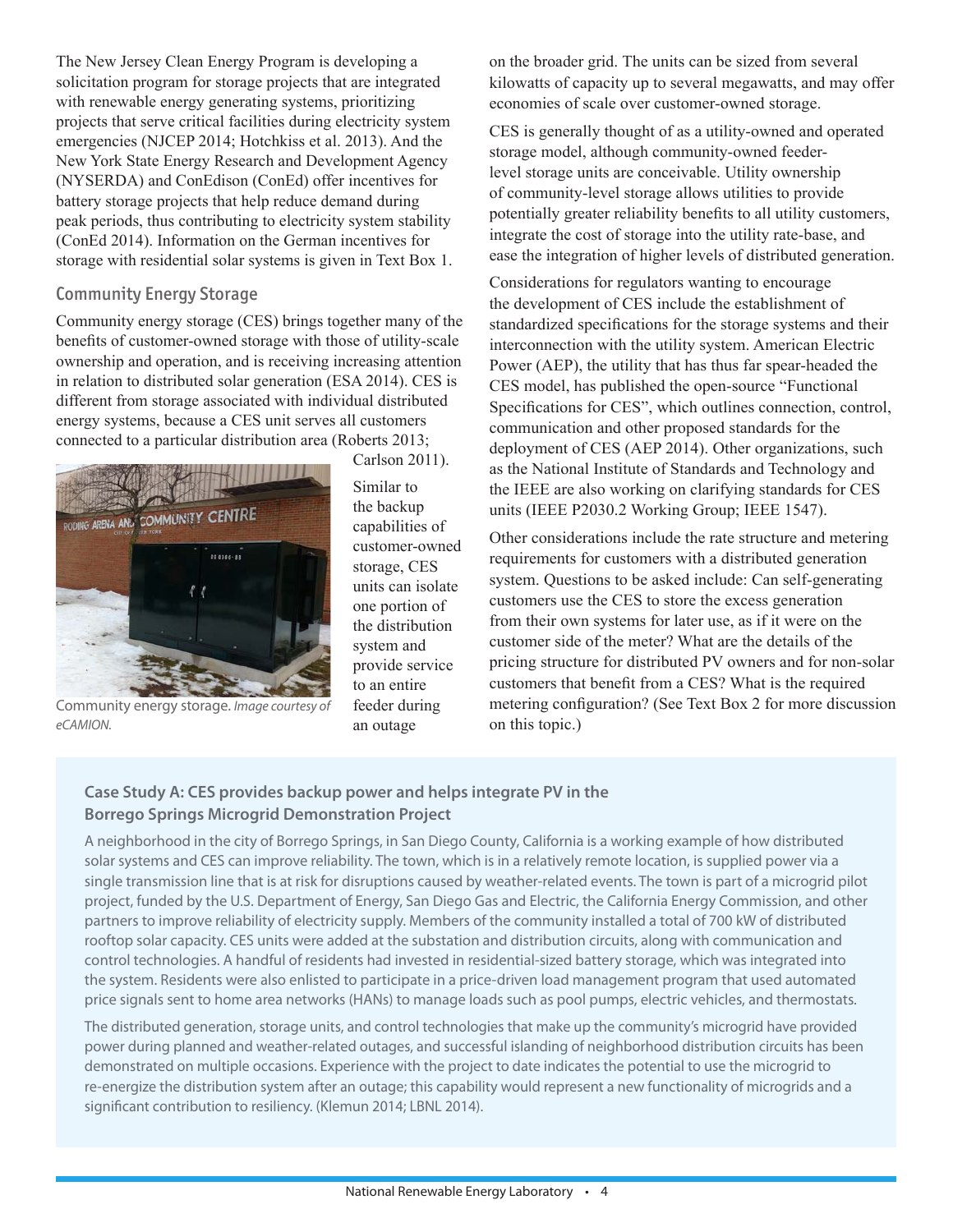## Impacts of Rate Structures on the Use of Distributed Solar with Storage

The rate structure, retail prices, and compensation for PV generation can all influence the use and economics of storage. Solar PV system production coincides fairly well with daily utility system peak demand, when utility generation costs are highest. Customers that are under a time-of-use (TOU) rate structure are incentivized to use their solar generation when prices for grid electricity are highest. In some cases, storage may prove

#### **Text Box 2: Distributed Solar with Energy Storage: Where did those electrons come from?**

As interconnection policies and incentives for energy storage gain attention, it has become apparent that it is important to be able to distinguish whether an energy storage unit is being charged with electricity generated by a distributed solar system or with grid power.

Energy arbitrage refers to the practice of storing electricity during periods with low energy prices and discharging it at periods with high energy prices. Customers with solar systems may install battery units with the intent of saving excess electricity from their solar system. But the same batteries could also be charged using electricity from the grid. This means that, in the absence of controls, electricity could be purchased from the grid, stored, and sold back to the grid for a higher price than it was purchased. Without metering controls, it is impossible to confirm whether the electricity being discharged from the battery originated from the grid or from the customer's solar panels. In California, this issue was addressed by requiring specific metering configurations to track the flow of electricity to and from the battery and solar system (CPUC Decision 14-05-033 2014b).

A related issue is with regards to whether a storage unit associated with a distributed solar system is eligible to receive incentives that are designed to encourage solar development, if the batteries are charged, to some degree, with grid-supplied power. In 2013, the Internal Revenue Service confirmed that the cost of storage units connected to distributed PV systems is, indeed, eligible for the Federal investment tax credit (ITC). However, customers must track what percentage of the electricity used to charge the battery comes from the grid over the first five years. Reductions in the tax credit apply when the percentage falls below a certain threshold, with no credit available if the percentage is below 75% (IRS Notice 2013-29).

economical if it better allows the customer to use stored solar energy when grid prices are highest. Customers that are subject to demand charges may find it economical to use storage for load shifting by charging batteries with solar and using that power to avoid triggering demand charges. Under the typical residential net metering rate structure, there is little or no economic incentive for a PV system owner to divert power to a battery to be used later, unless reliability is a concern. So, in general, solar PV with associated storage encourages the use of grid power during offpeak hours, which could help to smooth the overall utility system load curve and reduce the need for peaking generation from centralized facilities.

With higher retail rates and lower compensation for PV generation, different behavior is encouraged. As explored in Text Box 1, in Germany, retail rates are higher than the compensation for excess solar generation fed onto the grid. As such, owners of solar systems with battery storage are incentivized to divert excess solar power to their storage units to be used when solar generation does not meet on-site load. This rate structure encourages increased self-sufficiency in distributed system owners, who can benefit from reducing the use of grid power during all times of day (Fares 2014). As such, the system load curve would not change shape as a result of PV systems with associated storage.

In short, if policymakers are inclined to encourage the deployment of distributed storage systems for the purpose of developing the resiliency of the electricity system, careful attention should be paid to the way that the electricity rate structures and incentives encourage certain behaviors and usage patterns, how these patterns may impact the system load curve, and the potential effects on utility revenue streams.

## Solar-Diesel Hybrid Systems

Solar PV panels can be combined with auxiliary generators fueled by natural gas, gasoline, or diesel to provide electricity during catastrophic power disruptions to help extend diesel fuel supplies and free it up for other uses. A solar-diesel hybrid generation system consists of solar PV panels, a traditional diesel generator, an inverter, and often an energy storage unit.

During normal operation, the solar system feeds excess electricity onto the grid, as do many of today's distributed solar systems. But if the grid goes down, the system can continue to function as a 'planned island system,' providing emergency backup power (IEEE 1547.4). A controller combines the available solar generation with additional diesel-powered generation to serve the intended load. While installation costs are higher than traditional backup systems, the solar panels produce power during nonemergencies and can pay for themselves through reductions in building electricity costs, as well as providing further value during emergencies. Several case studies highlighting the benefits of solar-diesel hybrids for backup are provided in the following case studies of Midtown Community School, T-Mobile's communication towers, and Princeton University.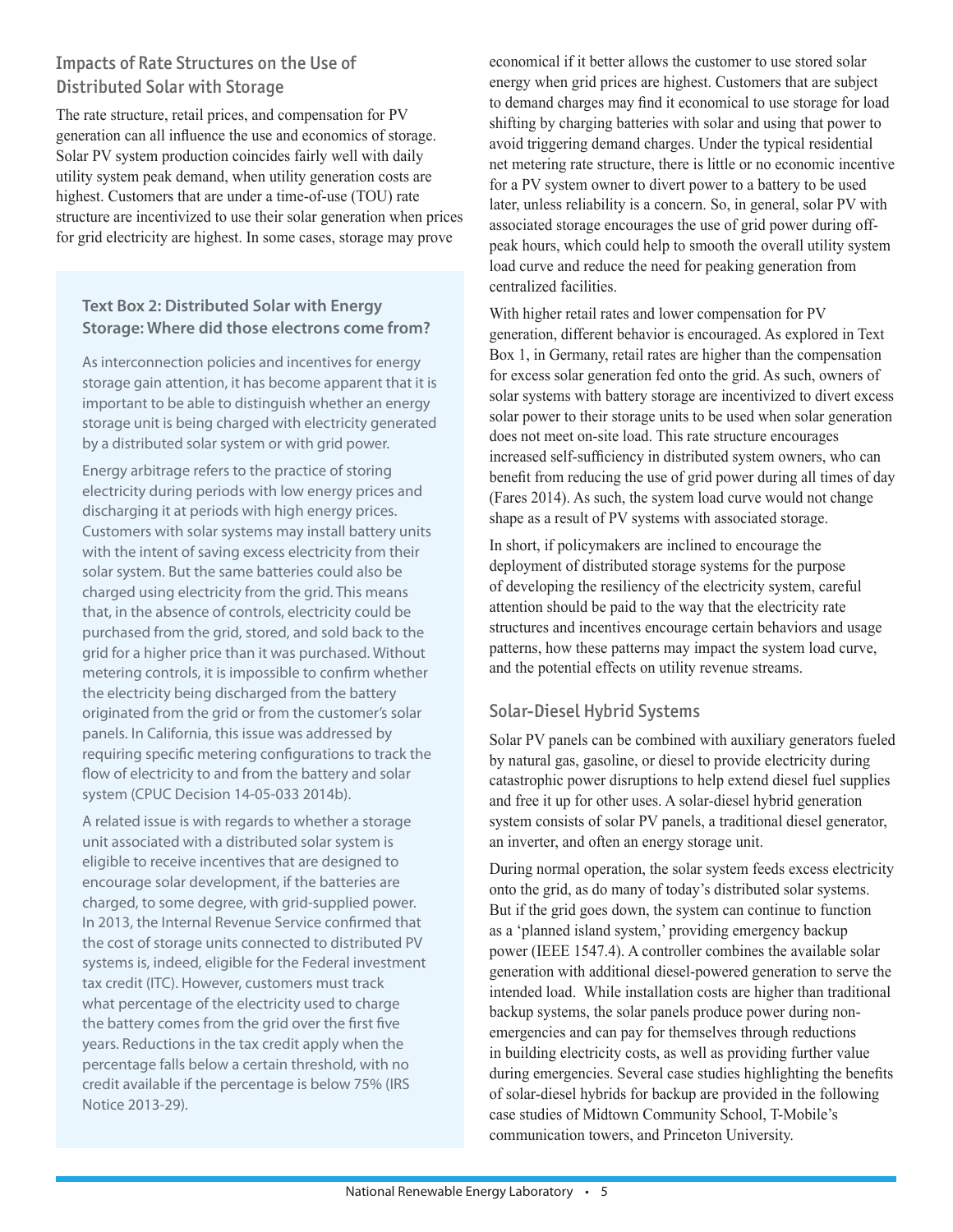#### **Case Study B: Midtown Community School installs hybrid solar-diesel system with storage**

Hurricane Sandy, which hit the east coast in 2012, disrupted electricity service to many cities for days or weeks before repairs could be made. Without electricity, emergency shelters often depend on diesel-powered backup generators to supply light and heat. Due to the size and impact of Hurricane Sandy, diesel fuel for backup generators and emergency vehicles was in desperately short supply, and floodwaters often made it difficult to get available fuel to where it was needed. In many cases, diesel generators were themselves covered in floodwaters.

Midtown Community School in Bayonne, New Jersey, however, had a constant supply of electricity throughout the event, thanks to its hybrid solar-diesel generating system, installed in 2004. The school served as a community shelter during Hurricane Sandy as a result of this system. The local school district had worked with Advanced Solar Products to develop a system that would allow the 272 kW of existing solar panels on the school to provide power during a grid outage. The inverter was modified and a diesel generator was added. The system was manually 'islanded' during Hurricane Sandy to provide electricity to the school when the broader grid was down. When the sun is shining, the diesel generators idle at low levels, resulting in a drastic reduction in fuel consumption and reserving valuable supplies (Dumont 2012).

#### **Case Study C: T-Mobile uses solar-hybrid systems to improve resiliency of communications**

T-Mobile is installing solar PV to replace or augment its diesel emergency generators, reducing emissions and saving fuel costs while providing emergency backup for communications services. To test the viability of the switch to solar, the company replaced some diesel generators with solar systems for a 16-week trial. Results indicated significant potential savings in fuel costs, and T-Mobile now plans to extend the deployment of solar for backup power to its cell towers on a national scale. Even in cases in which a switch to solar is not practical, combining solar and diesel can increase the length of time diesel reserves last during an emergency, and free up limited fuel supplies for other uses. As the technology included in antennas and radios evolves, less power will be needed at each tower, increasing the viability of solar for these applications (DC Solar 2014; Tweed 2013; 2K Solar n.d.).

#### **Microgrids**

––––––––––––––––––––––––––––––––

A microgrid is a combination of electricity generation, wires, communications and control technologies, and energy storage, which are able to operate both in a gridconnected fashion and independently, in an island mode. Microgrids are fully customizable to specific end-user needs, and offer the opportunity for improved reliability, cost-efficiency, and environmental benefits (Klemun 2014).

In the past, microgrids have been of interest primarily for military bases and remote communities, but the application of microgrids is rapidly evolving. Cities, communities, and public institutions represent the next phase of microgrid adopters, largely driven by resiliency concerns. Five U.S. states<sup>2</sup> have passed laws or announced investment programs to establish microgrids for reliability purposes. Critical facilities such as hospitals, wastewater treatment facilities, and schools are already targeted for microgrid development, but this is likely to extend to privately owned services, such as gasoline fueling stations and grocery stores.

Distributed energy generation is increasingly part of new microgrid development, particularly in cases in which reliability is a key concern. Incorporating distributed solar systems into microgrids adds value to the microgrid and allows additional value to be drawn from the solar system. In some cases, improved integration of high levels of distributed renewable energy generation resources is a driver for the development of microgrids. Energy storage and control technologies—key features of microgrids provide voltage control services that facilitate high levels of variable generating resources on a distribution network. And, on the other hand, microgrids enable solar PV to provide reliability benefits through the provision of demand response and grid services.

Barriers, most of which are regulatory in nature, inhibit microgrid growth. Microgrids typically require the use of existing lines or the construction of new power lines within the defined zone, which may infringe on utility franchise rights. Microgrid operation may involve the exchange of power between parties or the transmission of power across streets or public areas, which could make operators subject to public utility regulation. The lack of clarity regarding interconnection rules and who pays for necessary equipment or network upgrades is another major barrier. Standards for interconnection procedures and costs would relieve these uncertainties and facilitate deployment. Finally, the facilitation of new financing models for developers of microgrids would help overcome the barrier of high upfront costs and provide the option of microgrids to a broader number of end users.

<sup>2</sup> Texas (HB1831 & 4409); Connecticut (Public Act 12-148 Microgrid Pilot Program); New Jersey (TransitGrid and Hoboken microgrid projects); Massachusetts (municipal resilience program); New York (microgrid competition).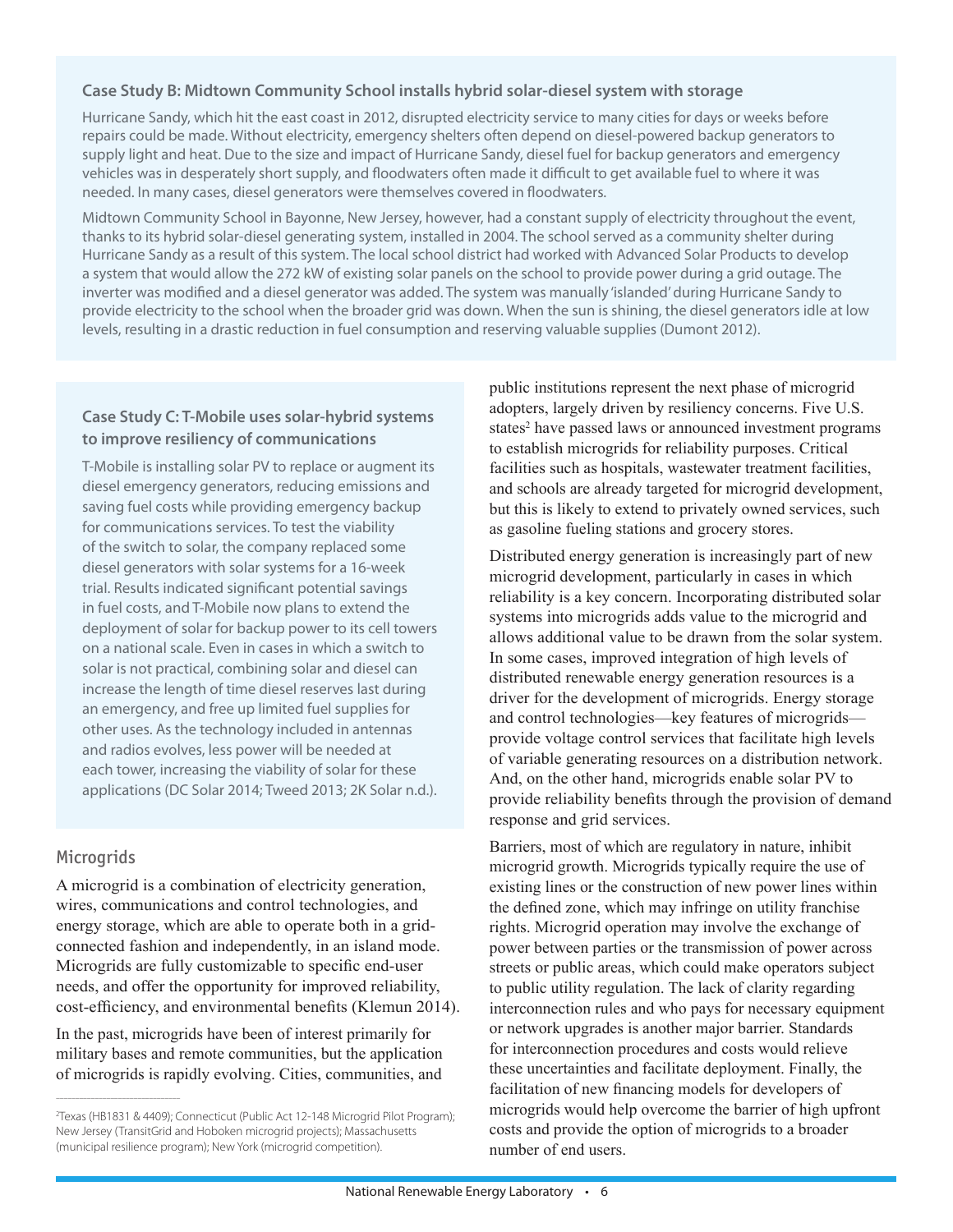#### **Case Study D: Solar-powered microgrid for resiliency in Vermont**

The country's first 100% solar-powered microgrid is being constructed on a repurposed landfill to increase energy resiliency for the town of Rutland, Vermont. The community experiences frequent storm-related power outages and was one of the hardest hit areas of the state during Hurricane Sandy. The innovative project includes 2.5 MW of solar capacity and 4 MW of battery storage, enough to supply 365 homes with electricity during normal weather conditions, or power the public shelter during emergency situations. Both lithium ion and lead acid battery technologies are included in the design in order to take advantage of the different cycling qualities of each. Green Mountain Power, the local electricity provider, is developing the project with support from the Department of Energy and other partners. The utility expects to gain valuable experience that it can apply in other locations of its territory. In addition to backup power, the project's storage capacity will provide additional value through quick-responding frequency regulation services for the grid (CESA 2014).

#### **Case Study E: Princeton University microgrid with solar and diesel generation**

Princeton University has developed a microgrid that includes a 5 MW backup diesel generator, 5.4 MW of solar PV capacity, chillers, and thermal energy storage, among other technologies. The university's goals in its development included cost reduction and emission reduction. Under normal circumstances, the microgrid is connected to the broader utility system. The on-site generation is used to reduce the amount of electricity purchased during peak demand periods and avoid capacity charges. Frequency regulation services are sold into the regional transmission organization's (RTO) ancillary service market, which adds further economic benefit. The resiliency benefits of the microgrid were proven, and brought the microgrid into the public eye, after Hurricane Sandy. When disruptions were detected on the main grid during the storm, operators disconnected the microgrid and successfully supplied critical power to the campus, providing services to students and avoiding millions of dollars of research-related losses (Klemun 2014; Princeton University 2014; Wood 2014).

# REGULATORY AND POLICY CONSIDERATIONS

There are many reasons that existing distributed solar energy systems are not designed to provide resiliency and backup power when the grid is down. There are also numerous supporting technologies that allow distributed solar energy to play a role in resiliency, and the case studies in this paper provide examples of where solar has proven this ability.

Through an understanding of the value that solar brings to the table, the necessary supporting technologies, and the deployment barriers that still exist, regulators and policymakers can support the development of distributed PV to build a more resilient energy system.

The regulatory and policy considerations for supporting the use of distributed solar for increased resiliency are summarized in the bullets below:

- Create rate structures or incentive programs such that system owners can be compensated for the variety of benefits and services provided by energy storage associated with distributed solar energy.
- Support the development of distributed solar PV systems that can operate independent of the electrical grid in emergency situations, particularly at critical facilities.
- Clarify rate structures for owners of PV systems that are capable of being grid-interactive and standalone (hybrid).
- Clarify interconnection procedures for distributed PV systems with storage.
- Clarify rate structures and interconnection procedures for CES and associated distributed PV systems.
- Enable a variety of ownership structures and financing mechanisms for CES.
- Identify critical locations that would benefit from microgrid development.
- Clarify interconnection procedures and utility upgrade costs related to microgrids.
- Allow for third-party participation in the development of microgrids that incorporate utility systems within that microgrid.

In conclusion, distributed solar PV technology can be developed, incentivized, and encouraged to increase electricity system resilience during and after grid outages.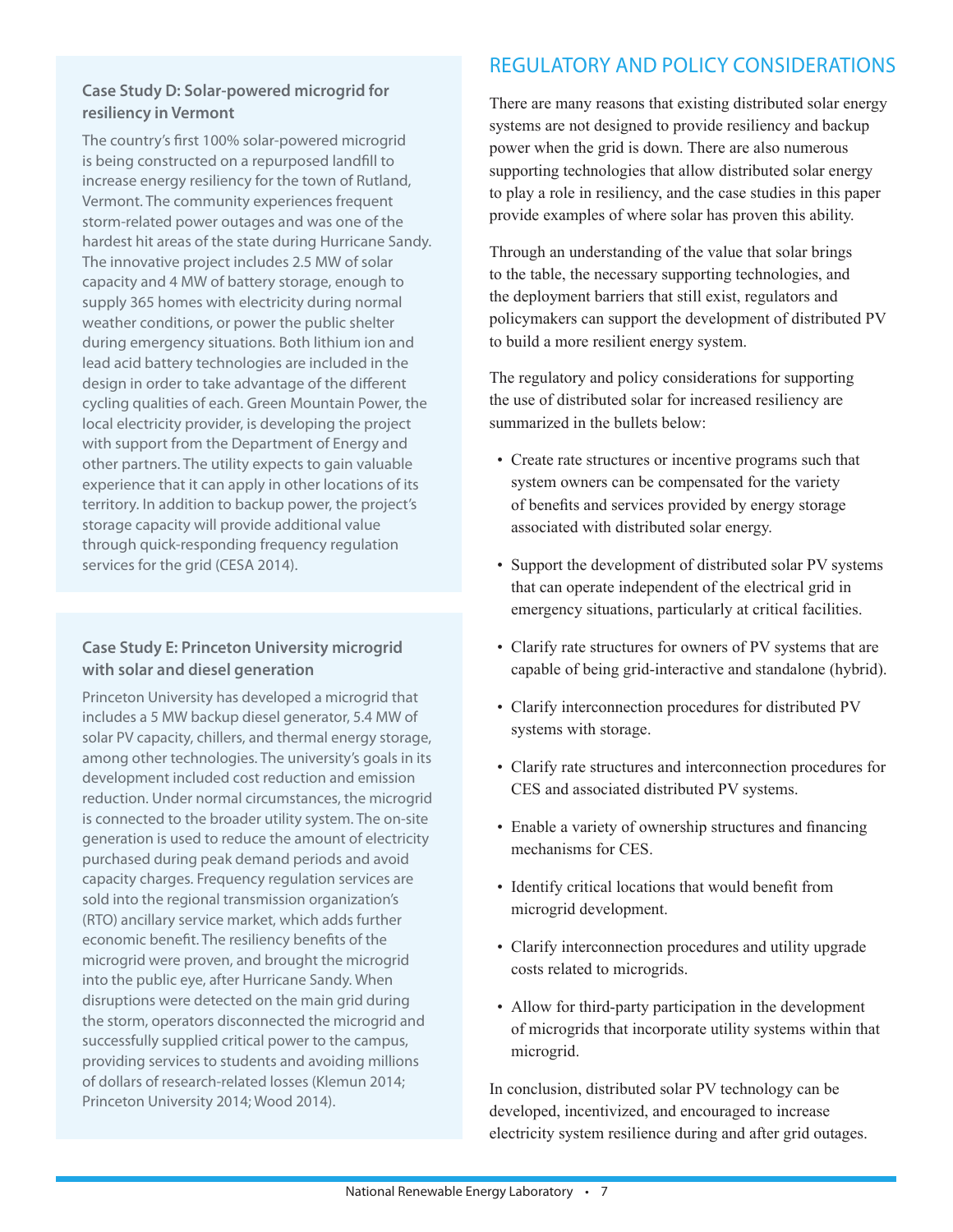# ACKNOWLEDGMENTS

This paper was funded through the Department of Energy's SunShot initiative. Special thanks go to the many colleagues who provided useful feedback during its development, and in particular the efforts of Lori Bird, Francisco Flores-Espino, Paul Schwabe, Eliza Hotchkiss, Michael Coddington (NREL), and Glen Andersen (National Conference of State Legislatures).

For additional information and questions, please contact Joyce McLaren (NREL) at *[joyce.mclaren@nrel.gov](mailto:joyce.mclaren%40nrel.gov?subject=)*.

# **REFERENCES**

2K Solar. (undated.) "T-Mobile Cell Site Now Powered by the Sun." Accessed August 2014: *[http://www.2ksolar.com/t](http://www.2ksolar.com/t-mobile-cell-site-now-powered-by-the-sun/)[mobile-cell-site-now-powered-by-the-sun/](http://www.2ksolar.com/t-mobile-cell-site-now-powered-by-the-sun/)*.

American Electric Power (AEP). (2009). *Functional Specification for Community Energy Storage Unit. Revision 2.2*. Columbus, OH: American Electric Power. Accessed August 2014: *[http://www.dolantechcenter.com/Focus/](http://www.dolantechcenter.com/Focus/DistributedEnergy/docs/CESUnitSpecifications_rev2_2.pdf) [DistributedEnergy/docs/CESUnitSpecifications\\_rev2\\_2.pdf](http://www.dolantechcenter.com/Focus/DistributedEnergy/docs/CESUnitSpecifications_rev2_2.pdf)*

Ammon, M. (2013). "Solar Energy Storage: Opening up New Customer Potential in Existing Buildings." Accessed June 2014: *[http://www.solarenergystorage.org/en/energiespeicher](http://www.solarenergystorage.org/en/energiespeicher-kundenpotentiale-im-bestand-erschliesen/
)[kundenpotentiale-im-bestand-erschliesen/](http://www.solarenergystorage.org/en/energiespeicher-kundenpotentiale-im-bestand-erschliesen/
)*.

Bayar, T. (March 28, 2013). "Solar Storage Market Set for Rapid Growth." *Renewable Energy World.* Accessed October 2014: *[http://www.renewableenergyworld.com/rea/](http://www.renewableenergyworld.com/rea/news/article/2013/03/solar-storage-market-set-for-rapid-growth?cmpid=rss) [news/article/2013/03/solar-storage-market-set-for-rapid](http://www.renewableenergyworld.com/rea/news/article/2013/03/solar-storage-market-set-for-rapid-growth?cmpid=rss)[growth?cmpid=rss](http://www.renewableenergyworld.com/rea/news/article/2013/03/solar-storage-market-set-for-rapid-growth?cmpid=rss)*.

BSW Solar. (undated). "Solarstromspeicher." Accessed October 2014: *[http://www.solarwirtschaft.de/](http://www.solarwirtschaft.de/speicherprogramm) [speicherprogramm](http://www.solarwirtschaft.de/speicherprogramm)*.

California Public Utilities Commission (CPUC). (2014a). *2014 Self-Generation Incentive Program Handbook.*  Accessed July 2014: *[https://www.selfgenca.com/documents/](https://www.selfgenca.com/documents/handbook/2014) [handbook/2014](https://www.selfgenca.com/documents/handbook/2014)*.

CPUC. (2014b). *Decision 14-05-033. Decision regarding net energy metering interconnection eligibility for storage devices pair with net energy metering generation facilities*. Issued May 23, 2014.

CPUC. (2014c). *Issues, Priorities and Recommendations for Energy Storage Interconnection: Staff Proposal*. San Francisco, CA: CPUC.

Campbell, R.J. (2012). Weather-Related Power Outages and Electric System Resiliency. Washington, D.C.: Congressional Research Service.

Carlson, N. (2011). *Detroit Edison's Advanced Implementation of Community Energy Storage Systems for Grid Support*. DE-OE0000229. Albuquerque, NM: Sandia National Laboratory. *[http://www.sandia.gov/ess/docs/pr\\_](http://www.sandia.gov/ess/docs/pr_conferences/2011/4_Carlson_Detroit_Edison.pdf) [conferences/2011/4\\_Carlson\\_Detroit\\_Edison.pdf](http://www.sandia.gov/ess/docs/pr_conferences/2011/4_Carlson_Detroit_Edison.pdf)*.

Clean Energy States Alliance (CESA). (2014). *ESTAP Webinar: A Solar Storage Microgrid for the Energy City of the Future*. Webinar. August 22, 2014. *[http://www.cesa.org/](http://www.cesa.org/webinars/estap-webinar-a-solar-storage-microgrid-for-the-energy-city-of-the-future/) [webinars/estap-webinar-a-solar-storage-microgrid-for-the](http://www.cesa.org/webinars/estap-webinar-a-solar-storage-microgrid-for-the-energy-city-of-the-future/)[energy-city-of-the-future/](http://www.cesa.org/webinars/estap-webinar-a-solar-storage-microgrid-for-the-energy-city-of-the-future/)*.

Con Edison (ConEd). (2013). "Demand Management Incentives." *[http://www.coned.com/energyefficiency/demand\\_](http://www.coned.com/energyefficiency/demand_management_incentives.asp) [management\\_incentives.asp](http://www.coned.com/energyefficiency/demand_management_incentives.asp)*.

Cullen, N.; Thornycroft, J.; Collinson, A. (2002). *Risk Analysis of Islanding of Photovoltaic Power Systems within Low Voltage Distribution Networks*. Report IEA PVPS T5- 08. Paris, France: International Energy Agency. Accessed August 2014: *[http://www.hme.ca/gridconnect/IEA\\_PVPS\\_](http://www.hme.ca/gridconnect/IEA_PVPS_Task_5-08_Risk_Analysis_of_Islanding_of_PV_Systems.pdf) [Task\\_5-08\\_Risk\\_Analysis\\_of\\_Islanding\\_of\\_PV\\_Systems.pdf](http://www.hme.ca/gridconnect/IEA_PVPS_Task_5-08_Risk_Analysis_of_Islanding_of_PV_Systems.pdf)*.

DC Solar. (January 16, 2014). "T-Mobile Saves Over \$17,000 In Fuel Costs Alone." Accessed May 29, 2014: *[http://www.dcsolardistribution.com/t-mobile-saves-over-](http://www.dcsolardistribution.com/t-mobile-saves-over-17000-in-fuel-costs-alone/)[17000-in-fuel-costs-alone/](http://www.dcsolardistribution.com/t-mobile-saves-over-17000-in-fuel-costs-alone/)*.

Doelling, R. (March 17, 2014). "Storage Systems Incentives Only have a Short-term Effect on Demand." Solar Energy Storage. Accessed August 2014: *[http://www.](http://www.solarenergystorage.org/en/speicherforderung-nur-kurzfristig-nachfragewirksam/) [solarenergystorage.org/en/speicherforderung-nur-kurzfristig](http://www.solarenergystorage.org/en/speicherforderung-nur-kurzfristig-nachfragewirksam/)[nachfragewirksam/](http://www.solarenergystorage.org/en/speicherforderung-nur-kurzfristig-nachfragewirksam/)*.

Dumont, J. (December 27, 2012). "Solar Backup System Powers through Hurricane Sandy with Sunny Centrals." *SMA Inverted*. *[http://www.smainverted.com/2012/12/27/solar](http://www.smainverted.com/2012/12/27/solar-backup-system-powers-through-hurricane-sandy-with-sunny-centrals/)[backup-system-powers-through-hurricane-sandy-with-sunny](http://www.smainverted.com/2012/12/27/solar-backup-system-powers-through-hurricane-sandy-with-sunny-centrals/)[centrals/](http://www.smainverted.com/2012/12/27/solar-backup-system-powers-through-hurricane-sandy-with-sunny-centrals/)*.

Energy Storage Association (ESA). (2014). "Community Energy Storage." *[http://energystorage.org/energy-storage/](http://energystorage.org/energy-storage/technology-applications/community-energy-storage) [technology-applications/community-energy-storage](http://energystorage.org/energy-storage/technology-applications/community-energy-storage)*.

Executive Office of the President. (2013). *Economic Benefits of Increasing Electric Grid Resilience to Weather Outages*. Washington, D.C.: Executive Office of the President. Accessed August 2014: *[http://energy.gov/sites/prod/files/2013/08/f2/](http://energy.gov/sites/prod/files/2013/08/f2/Grid%20Resiliency%20Report_FINAL.pdf) [Grid%20Resiliency%20Report\\_FINAL.pdf](http://energy.gov/sites/prod/files/2013/08/f2/Grid%20Resiliency%20Report_FINAL.pdf)*.

Fares, R. (2014). "German, U.S. Home Energy Storage Incentives Offer Divergent Visions for the Smart Grid." *Plugged In blog, Scientific American*. Accessed August 2014: *[http://blogs.scientificamerican.com/plugged-in/2014/08/05/](http://blogs.scientificamerican.com/plugged-in/2014/08/05/german-u-s-home-energy-storage-incentives-offer-divergent-visions-for-the-smart-grid/) [german-u-s-home-energy-storage-incentives-offer-divergent](http://blogs.scientificamerican.com/plugged-in/2014/08/05/german-u-s-home-energy-storage-incentives-offer-divergent-visions-for-the-smart-grid/)[visions-for-the-smart-grid/](http://blogs.scientificamerican.com/plugged-in/2014/08/05/german-u-s-home-energy-storage-incentives-offer-divergent-visions-for-the-smart-grid/)*.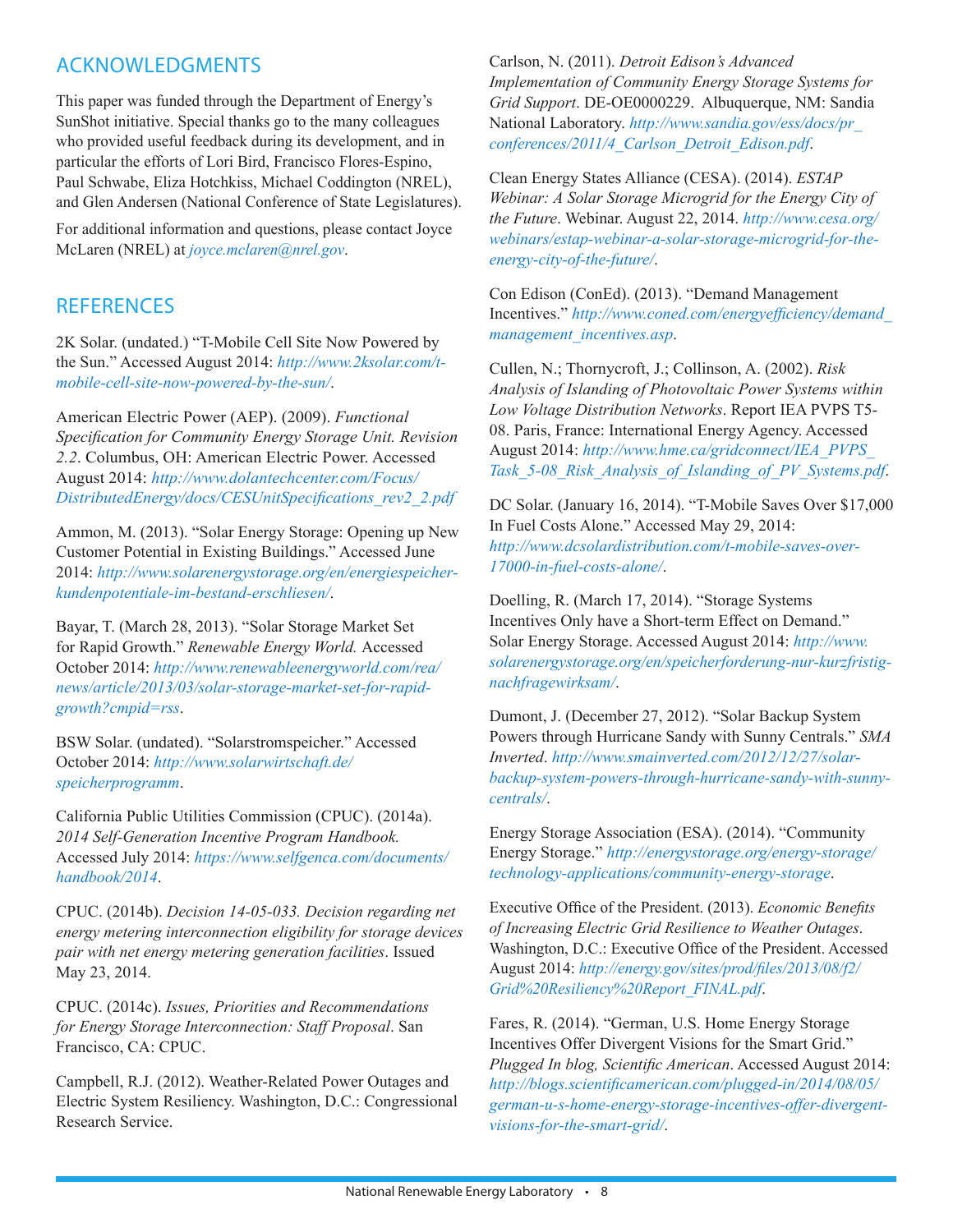Florida State Energy Center (FSEC). (2014). "SunSmart E-Shelters Program." *[http://www.fsec.ucf.edu/en/education/](http://www.fsec.ucf.edu/en/education/sunsmart/index.html) [sunsmart/index.html](http://www.fsec.ucf.edu/en/education/sunsmart/index.html)*.

GTM Research. (2014). *Distributed Energy Storage 2014: Applications and Opportunities for Commercial Energy*. Accessed August 2014: *[http://www.greentechmedia.com/](http://www.greentechmedia.com/research/report/distributed-energy-storage-2014) [research/report/distributed-energy-storage-2014](http://www.greentechmedia.com/research/report/distributed-energy-storage-2014)*.

Hotchkiss, E.; Metzger, I.; Salasovich, J.; Schwabe, P. (2013). *Alternative Energy Generation Opportunities in Critical Infrastructure: New Jersey*. NREL/TP-7A40-60631. Golden, CO: National Renewable Energy Laboratory. Accessed July 2014: *[http://www.nrel.gov/docx/gen/](http://www.nrel.gov/docx/gen/fy14/60631.pdf) [fy14/60631.pdf](http://www.nrel.gov/docx/gen/fy14/60631.pdf)*.

IEEE 1547. (2003)*. Standard 1547-2003 - IEEE Standard for Interconnecting Distributed Resources with Electric Power Systems.*

IEEE P2030.2 Working Group. (2013)*. Draft Guide for the Interoperability of Energy Storage Systems Integrated with the Electric Power Infrastructure.*

Johnson, B.W. (2005). *After the Disaster: Utility Restoration Cost Recovery*. Washington, D.C.: Edison Electric Institute. Accessed August 2014: *[https://www.efis.psc.mo.gov/mpsc/](https://www.efis.psc.mo.gov/mpsc/commoncomponents/viewdocument.asp?DocId=4048185) [commoncomponents/viewdocument.asp?DocId=4048185](https://www.efis.psc.mo.gov/mpsc/commoncomponents/viewdocument.asp?DocId=4048185)*.

Kenward, A.; Raja, U. (2014). *Blackout: Extreme Weather, Climate Change and Power Outages*. Princeton, NJ: Climate Central. Accessed July 2014: *[http://assets.climatecentral.org/](http://assets.climatecentral.org/pdfs/PowerOutages.pdf) [pdfs/PowerOutages.pdf](http://assets.climatecentral.org/pdfs/PowerOutages.pdf)*.

Klemun, M. (2014). *North American Microgrids 2014: The Evolution of Localized Energy Optimization*. GTM Research.

Lawrence Berkeley National Laboratory (LBNL). (2014). "Microgrids at Berkeley Lab: Borrego Springs." Lawrence, CA: Lawrence Berkeley National Laboratory. Accessed August 2014: *[http://building-microgrid.lbl.gov/borrego](http://building-microgrid.lbl.gov/borrego-springs)[springs](http://building-microgrid.lbl.gov/borrego-springs)*.

Massachusetts Governor's Press Office. (January 14, 2014). "Governor Patrick Announces \$50m for Comprehensive Climate Change Preparedness Initiatives." Accessed July 2014: *[http://www.mass.gov/governor/pressoffice/](http://www.mass.gov/governor/pressoffice/pressreleases/2014/0114-climate-change-preparedness-investment.html) [pressreleases/2014/0114-climate-change-preparedness](http://www.mass.gov/governor/pressoffice/pressreleases/2014/0114-climate-change-preparedness-investment.html)[investment.html](http://www.mass.gov/governor/pressoffice/pressreleases/2014/0114-climate-change-preparedness-investment.html)*.

Mayer, J. (May 8, 2013). "State Incentive Program is Launched For Solar Storage Systems." Solar Energy Storage. *[http://www.solarenergystorage.org/en/staatliche-forderung](http://www.solarenergystorage.org/en/staatliche-forderung-von-solarstromspeichern-gestartet/)[von-solarstromspeichern-gestartet/](http://www.solarenergystorage.org/en/staatliche-forderung-von-solarstromspeichern-gestartet/)*.

National Renewable Energy Laboratory (NREL). (2014). *Issue Brief: A Survey of State Policies to Support Utility-Scale and Distributed-Energy Storage*. NREL/BR-7A40-62726. Golden, CO: National Renewable Energy Laboratory. Accessed October 2014: *[http://www.nrel.gov/](http://www.nrel.gov/docs/fy14osti/62726.pdf) [docs/fy14osti/62726.pdf](http://www.nrel.gov/docs/fy14osti/62726.pdf)*.

New Jersey's Clean Energy Program. (2014). "Energy Storage." Accessed August 2014: *[http://www.njcleanenergy.](http://www.njcleanenergy.com/renewable-energy/programs/energy-storage) [com/renewable-energy/programs/energy-storage](http://www.njcleanenergy.com/renewable-energy/programs/energy-storage)*.

New York Governor's Press Office. (January 7, 2014). "Governor Cuomo Announces Broad Series of Innovative Protections; Vice President Biden Credits Governor Cuomo's Storm Plan as A Model for Future Recovery Efforts." Accessed August 2014: *[http://www.governor.ny.gov/](http://www.governor.ny.gov/press/01072013-cuomo-biden-future-recovery-efforts) [press/01072013-cuomo-biden-future-recovery-efforts](http://www.governor.ny.gov/press/01072013-cuomo-biden-future-recovery-efforts)*.

New York State Research and Development Authority (NYSERDA). (2013). *Residential Solar Energy Storage Analysis*. Prepared by DNV KEMA. Albany, NY: NYSERDA.

Parnell, J. (January 23, 2014). "Germany approves solar self-consumption levy." PV Tech. Accessed August 2014: *[http://www.pv-tech.org/news/germany\\_approves\\_solar\\_self\\_](http://www.pv-tech.org/news/germany_approves_solar_self_consumption_levy) [consumption\\_levy](http://www.pv-tech.org/news/germany_approves_solar_self_consumption_levy)*.

Princeton University. (2014). "The Princeton Energy Plant." Facilities: Princeton University. *[http://www.princeton.edu/](http://www.princeton.edu/facilities/info/energy/energy_plant/) [facilities/info/energy/energy\\_plant/](http://www.princeton.edu/facilities/info/energy/energy_plant/)*.

Roberts, B. (2013). "Substation-Scale and Community Energy Storage." IEEE. Accessed August 2014: *[http://smartgrid.ieee.org/january-2013/739-substation-scale](http://smartgrid.ieee.org/january-2013/739-substation-scale-and-community-energy-storage)[and-community-energy-storage](http://smartgrid.ieee.org/january-2013/739-substation-scale-and-community-energy-storage)*.

Rocky Mountain Institute (RMI). (2014). *The Economics of Grid Defection: When and Where Distributed Solar Generation plus Storage Competes With Traditional Utility Service*. Snowmass, CO: RMI.

Tweed, K. (2013). "Why Cellular Towers in Developing Nations Are Making the Move to Solar Power." *Scientific American*. Accessed August 2014: *[http://www.](http://www.scientificamerican.com/article/cellular-towers-moving-to-solar-power/) [scientificamerican.com/article/cellular-towers-moving-to](http://www.scientificamerican.com/article/cellular-towers-moving-to-solar-power/)[solar-power/](http://www.scientificamerican.com/article/cellular-towers-moving-to-solar-power/)*.

Wood, E. (2014). "Princeton University's Microgrid: How to Partner, Not Part from the Grid." Microgrid Knowledge. Accessed October 2014: *[http://microgridknowledge.com/](http://microgridknowledge.com/princeton-universitys-microgrid-partner-part-central-grid/) [princeton-universitys-microgrid-partner-part-central-grid/](http://microgridknowledge.com/princeton-universitys-microgrid-partner-part-central-grid/)*.